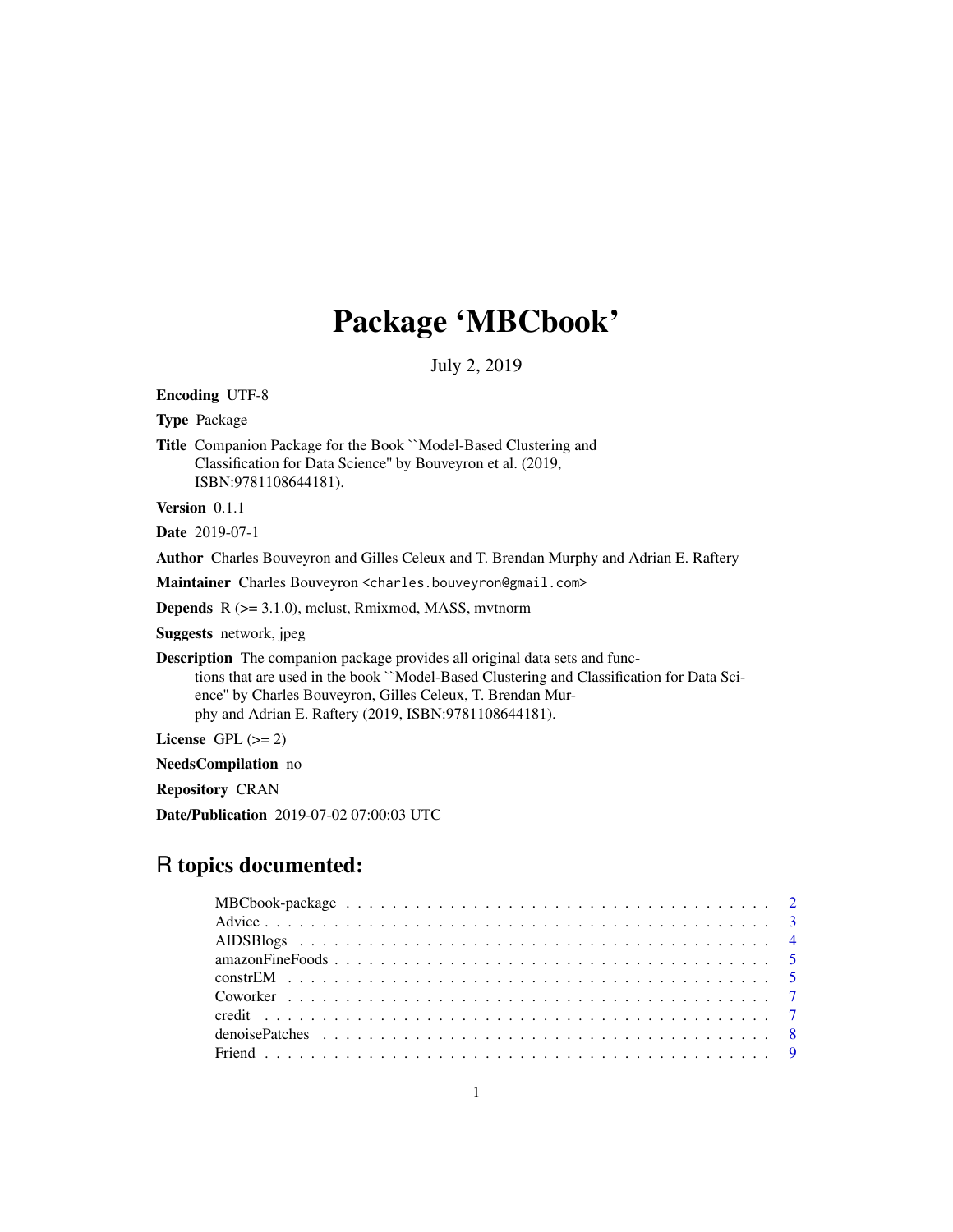# <span id="page-1-0"></span>2 MBCbook-package

| Index |  |
|-------|--|

MBCbook-package *Companion Package for the Book "Model-Based Clustering and Classification for Data Science" by Bouveyron et al. (2019, ISBN:9781108644181).*

# Description

The companion package provides all original data sets and functions that are used in the book "Model-Based Clustering and Classification for Data Science" by Charles Bouveyron, Gilles Celeux, T. Brendan Murphy and Adrian E. Raftery (2019, ISBN:9781108644181).

# Details

The DESCRIPTION file:

| Encoding:    | UTF-8                                                                                                        |
|--------------|--------------------------------------------------------------------------------------------------------------|
| Package:     | <b>MBCbook</b>                                                                                               |
| Type:        | Package                                                                                                      |
| Title:       | Companion Package for the Book "Model-Based Clustering and Classification for Data Science" by Bouveyror     |
| Version:     | 0.1.1                                                                                                        |
| Date:        | $2019 - 07 - 1$                                                                                              |
| Author:      | Charles Bouveyron and Gilles Celeux and T. Brendan Murphy and Adrian E. Raftery                              |
| Maintainer:  | Charles Bouveyron <charles.bouveyron@gmail.com></charles.bouveyron@gmail.com>                                |
| Depends:     | $R$ ( $>=$ 3.1.0), mclust, Rmixmod, MASS, mythorm                                                            |
| Suggests:    | network, jpeg                                                                                                |
| Description: | The companion package provides all original data sets and functions that are used in the book "Model-Based C |
| License:     | $GPL (= 2)$                                                                                                  |

Index of help topics:

AIDSBlogs The AIDSBlogs data set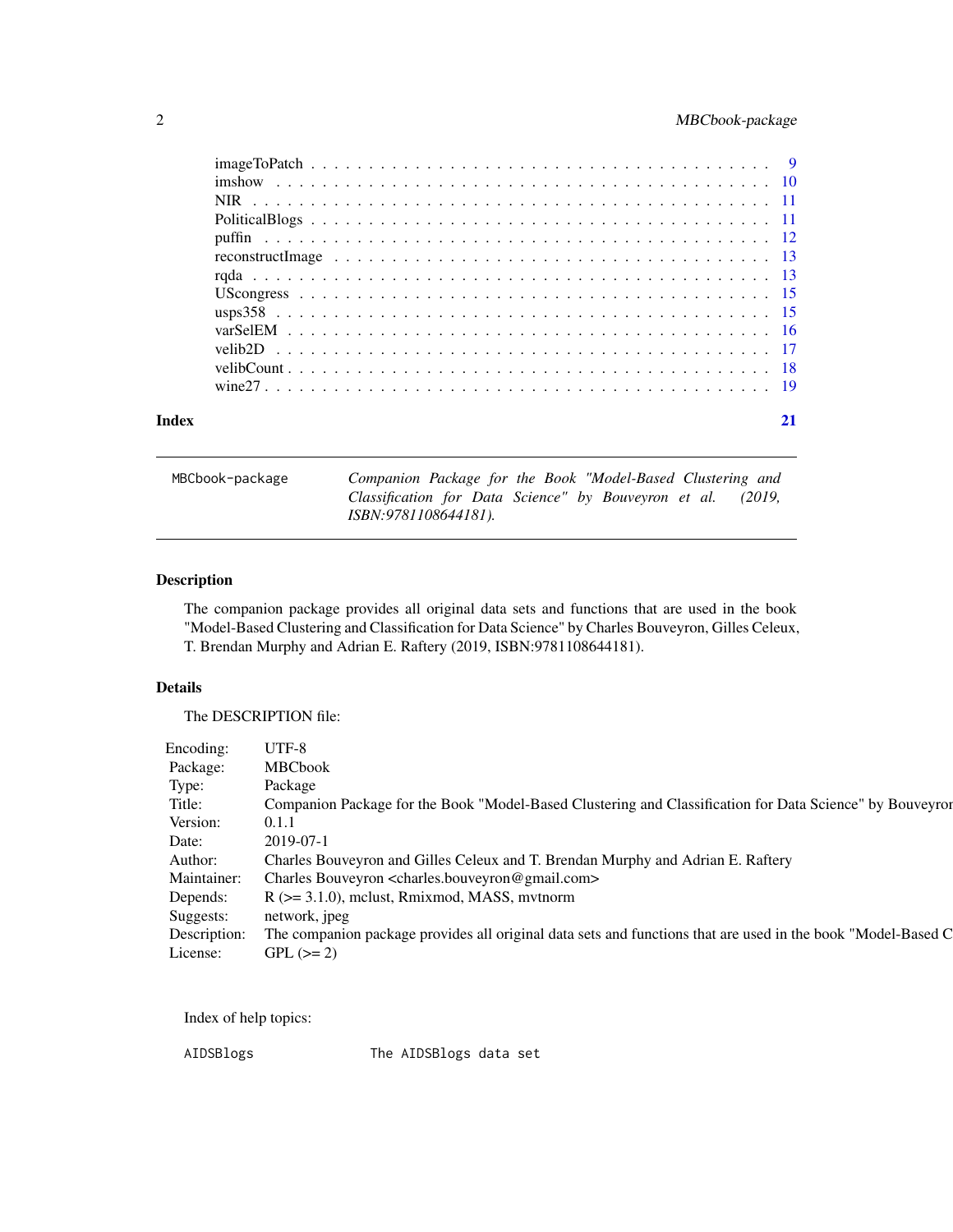#### <span id="page-2-0"></span>Advice 3

| Advice              | The Advice data set from Lazega (2001)           |
|---------------------|--------------------------------------------------|
| Coworker            | The Coworker data set from Lazega (2001)         |
| Friend              | The Friend data set from Lazega (2001)           |
| MBCbook-package     | Companion Package for the Book "Model-Based      |
|                     | Clustering and Classification for Data Science"  |
|                     | by Bouveyron et al. (2019, ISBN: 9781108644181). |
| <b>NIR</b>          | The chemometrics near-infrared (NIR) data set    |
| PoliticalBlogs      | The political blog data set                      |
| <b>UScongress</b>   | The US congress vote data set                    |
| amazonFineFoods     | The Amazon Fine Foods data set                   |
| constrEM            | Semi-supervised clustering with must-link        |
|                     | constraints                                      |
| credit              | The Credit data set                              |
| denoisePatches      | Denoising of image patches                       |
| imageToPatch        | Transform an image into a collection of patches  |
| imshow              | Display an image                                 |
| puffin              | The puffin data set                              |
| reconstructImage    | Reconstructing an image from a patch             |
|                     | decomposition                                    |
| rgda                | Robust (quadratic) discriminant analysis         |
| ussp <sub>358</sub> | The handwritten digits usps358 data set          |
| varSelEM            | A variable selection algorithm for clustering    |
| velib2D             | The bivariate Vélib data set                     |
| velibCount          | The discrete version (count data) of the Vélib   |
|                     | data set                                         |
| wine27              | The (27-dimensional) Italian Wine data set       |

# Author(s)

Charles Bouveyron and Gilles Celeux and T. Brendan Murphy and Adrian E. Raftery Maintainer: Charles Bouveyron <charles.bouveyron@gmail.com>

## References

Charles Bouveyron and Gilles Celeux and T. Brendan Murphy and Adrian E. Raftery, Model-Based Clustering and Classification for Data Science: with Applications in R, Cambridge University Press, 2019.

Advice *The Advice data set from Lazega (2001)*

# Description

Lazega (2001) <doi:10.2307/3556688> collected a network data set detailing interactions between a set of 71 lawyers in a corporate law firm in the USA. The data include measurements of the advice network, friendship network and co-worker network between the lawyers within the firm. Further covariates associated with each lawyer in the firm are also available including age, seniority, college education and office location.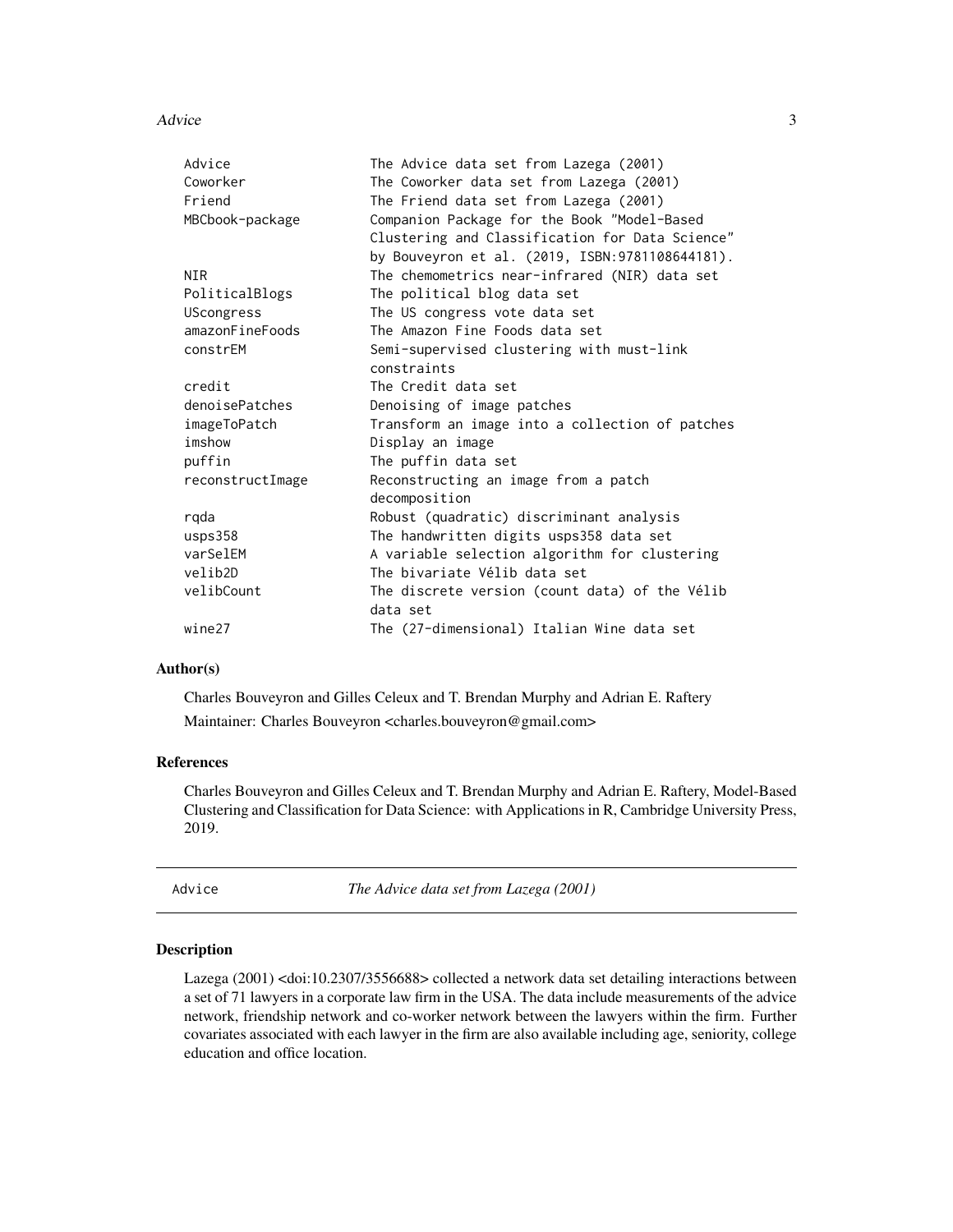#### <span id="page-3-0"></span>Usage

```
data("Advice")
```
# Format

A large network object, which can be managed with the network library, with 71 nodes.

# References

Lazega, E., The Collegial Phenomenon: The Social Mechanisms of Cooperation Among Peers in a Corporate Law Partnership, Oxford University Press, 2001 <doi:10.2307/3556688>.

#### Examples

data(Advice)

AIDSBlogs *The AIDSBlogs data set*

# Description

The AIDS blog data set records the pattern of citation among 146 unique blogs related to AIDS patients and their support networks. The data were originally collected by Gopal (2007) <doi:10.1007/1-4020-5427-0\_18> over a randomly selected three-day period in August 2005. The nodes in the network correspond to blogs and a directed edge from one blog to another indicates that the former had a link to the latter in their web page.

#### Usage

data("AIDSBlogs")

# Format

A large network object, which can be managed with the network library, with 146 nodes.

#### References

Gopal, S., The evolving social geography of blogs, in Miller, H. J. (ed.), Societies and Cities in the Age of Instant Access, The GeoJournal Library, vol. 88., pp. 275–293, 2007 <doi:10.1007/1-4020- 5427-0\_18>.

## Examples

data(AIDSBlogs)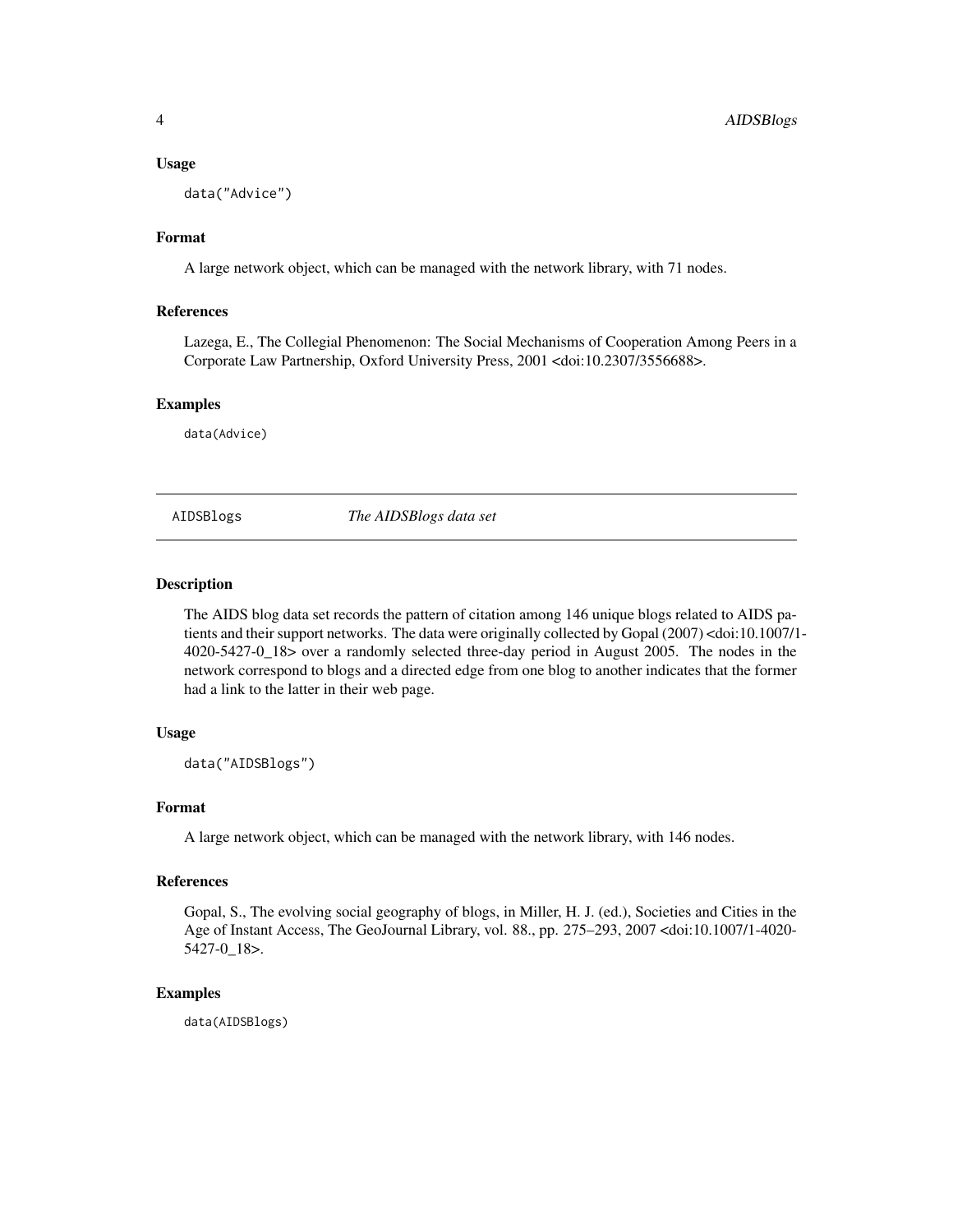# <span id="page-4-0"></span>Description

The Amazon Fine Foods data set has 1646 rows and 1735 columns, describing whether an user (row) has noted and reviewed a product (column) or not.

#### Usage

```
data("amazonFineFoods")
```
#### Format

A data frame with binary values indicating whether an user (row) has noted and reviewed a product (column) or not.

# Source

https://snap.stanford.edu/data/web-FineFoods.html.

## Examples

data(amazonFineFoods)

constrEM *Semi-supervised clustering with must-link constraints*

#### Description

Semi-supervised clustering with must-link constraints allows to cluster data for which must-link constraints are available. This function implements the method described in Shental et al. (2003, ISBN:9781615679119).

# Usage

 $constrEM(X, K, C, maxit = 30)$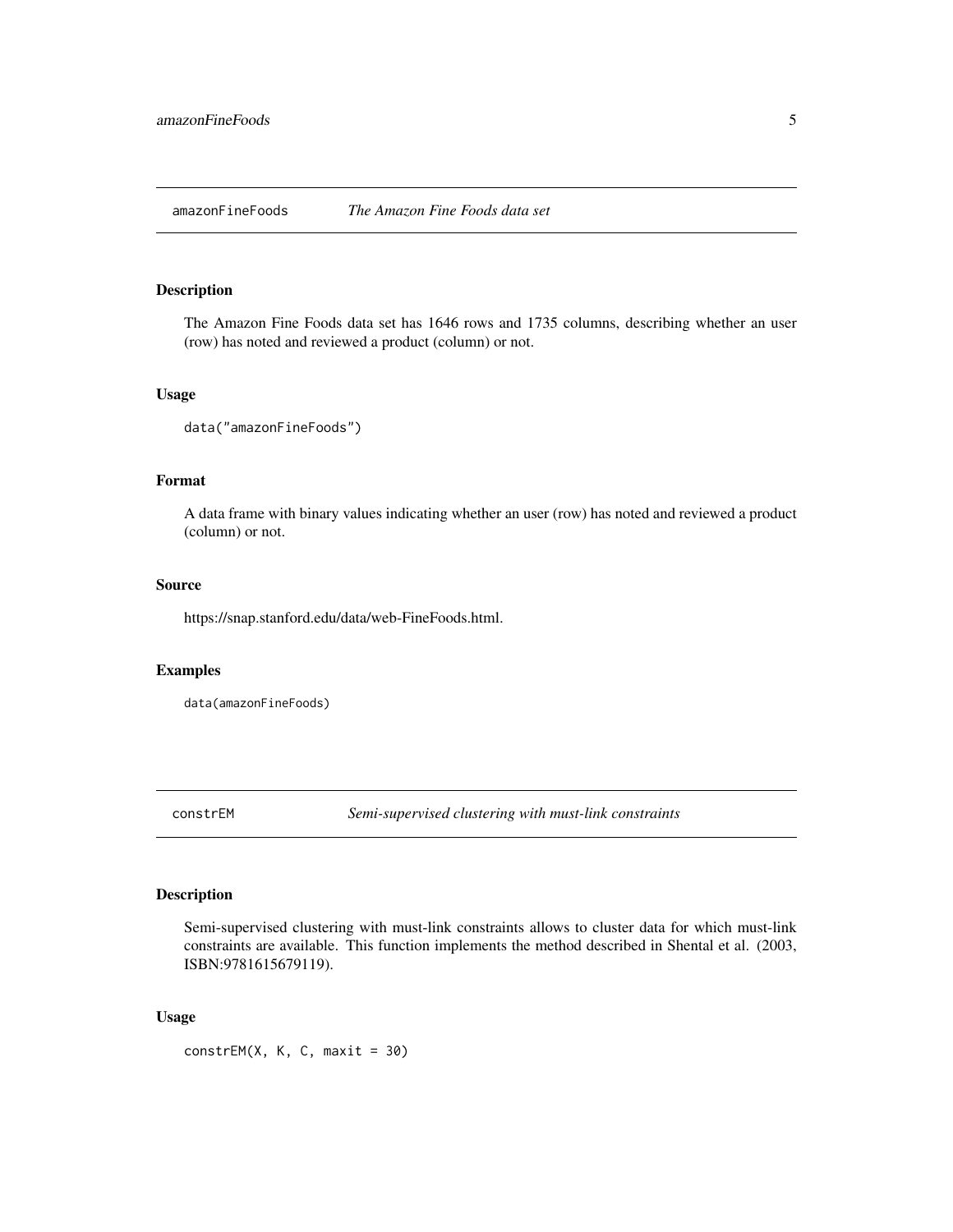#### Arguments

| X     | a data frame of observations, assuming the rows are the observations and the<br>columns the variables. Note that NAs are not allowed.                                                                                                                                                                                                                                                                                                            |
|-------|--------------------------------------------------------------------------------------------------------------------------------------------------------------------------------------------------------------------------------------------------------------------------------------------------------------------------------------------------------------------------------------------------------------------------------------------------|
| К     | the number of desired groups.                                                                                                                                                                                                                                                                                                                                                                                                                    |
|       | a vector encoding the must-link constraints through chuncklets. This vector has<br>to be of the length of the number of observations. Two observations that have to<br>be in the same group must be in the same chuncklet. For instance, the chuncklet<br>vector $(1,2,3,4,3,5)$ indicate that 3rd and the 5th observations have a must-link<br>constraint. If there is no must-link constraints, this vector should be simply<br>$1: nrow(X)$ . |
| maxit | the maximum number of iterations.                                                                                                                                                                                                                                                                                                                                                                                                                |

# Value

A list is returned with the following fields:

| a vector containg the group memberships of the observations.              |
|---------------------------------------------------------------------------|
| the posterior probabilities that the observations belong to the K groups. |
| the estimated mixture proportions.                                        |
| the estimated mixture means.                                              |
| the estimated mixture covariance matrices.                                |
| the log-likelihood value at convergence.                                  |
|                                                                           |

# Author(s)

C. Bouveyron

# References

This function implements the method described in Shental, N., Bar-Hillel, A., Hertz, T., and Weinshall, D., Computing Gaussian mixture models with EM using equivalence constraints, Proceedings of the 16th International Conference on Neural Information Processing Systems, pages 465–472, 2003 (ISBN:9781615679119).

# Examples

```
# Simulation of some data
set.seed(123)
n = 200
m1 = c(0,0); m2 = 4*c(1,1); m3 = 4*c(1,1)S1 = diag(2); S2 = rbind(c(1,0),c(0,0.05))S3 = \text{rbind}(c(0.05, 0), c(0, 1))X = \text{rbind}(\text{mvrnorm}(n, m1, S1), \text{mvrnorm}(n, m2, S2), \text{mvrnorm}(n, m3, S3))cls = rep(1:3,c(n,n,n))# Encoding the constraints through chunklets
```

```
# Observations 397 and 408 are in the same chunklet
a = 398
```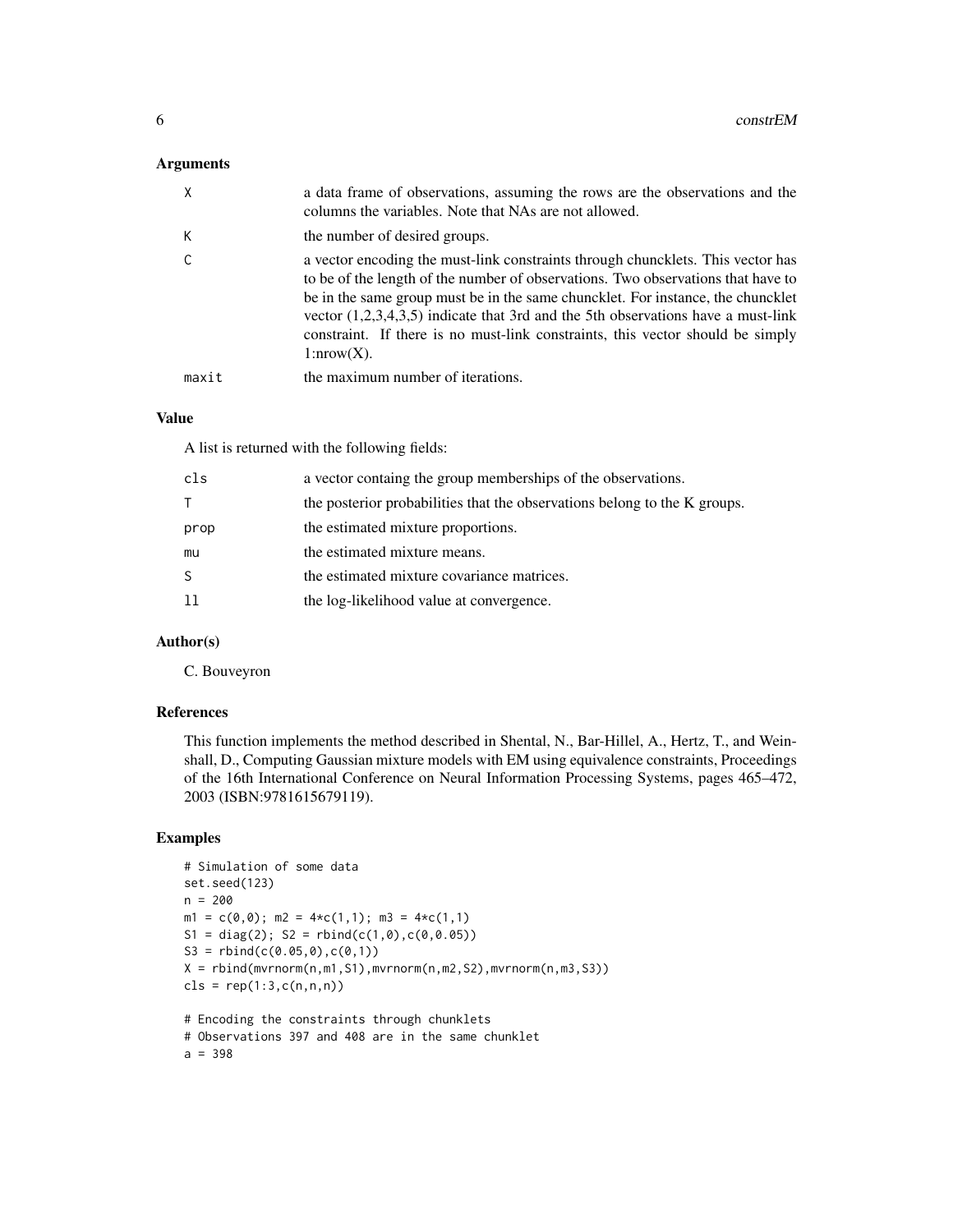#### <span id="page-6-0"></span>Coworker 7

 $b = 430$  $C = c(1:(b-1),a,b:(nrow(X)-1))$ # Clustering with constrEM res = constrEM(X,K=3,C,maxit=20)

Coworker *The Coworker data set from Lazega (2001)*

# Description

Lazega (2001) <doi:10.2307/3556688> collected a network data set detailing interactions between a set of 71 lawyers in a corporate law firm in the USA. The data include measurements of the advice network, friendship network and co-worker network between the lawyers within the firm. Further covariates associated with each lawyer in the firm are also available including age, seniority, college education and office location.

# Usage

data("Coworker")

#### Format

A large network object, which can be managed with the network library, with 71 nodes.

# References

Lazega, E., The Collegial Phenomenon: The Social Mechanisms of Cooperation Among Peers in a Corporate Law Partnership, Oxford University Press, 2001 <doi:10.2307/3556688>.

#### Examples

data(Coworker)

credit *The Credit data set*

#### Description

The Credit data set has 66 rows and 11 columns, describing customers who took out loans from a credit company described with 11 categorical or ordinal variables.

#### Usage

data("credit")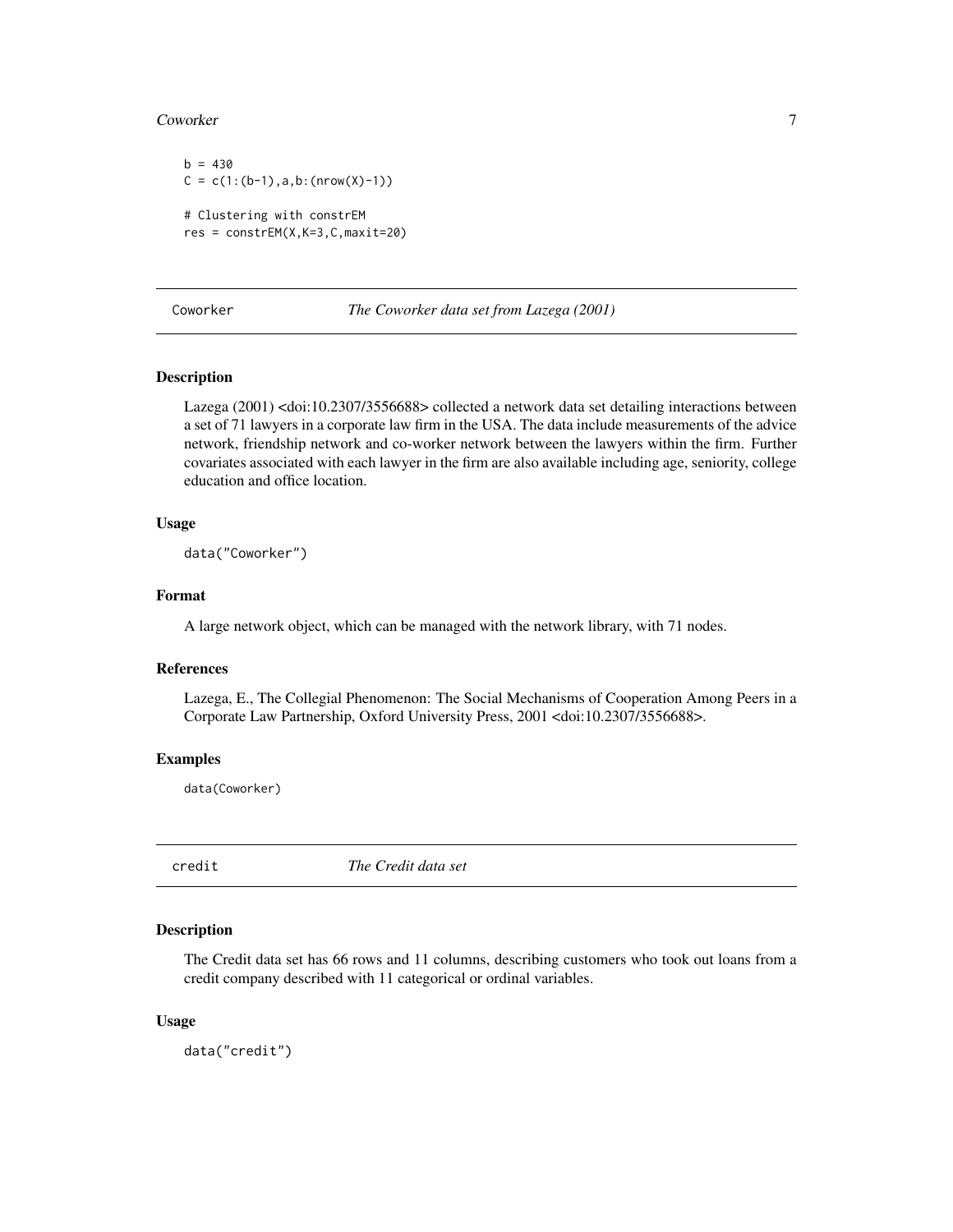# <span id="page-7-0"></span>Format

A data frame with 66 observations and 11 categorical or ordinal variables.

#### Source

https://husson.github.io/data.html

#### Examples

data(credit)

denoisePatches *Denoising of image patches*

# Description

Denoising of image patches based on the clustering of patches.

# Usage

```
denoisePatches(Y,out,P,sigma=10)
```
# Arguments

|       | a data frame containing as rows the image patches to denoise    |
|-------|-----------------------------------------------------------------|
| out   | the mixmodCluster object that contains mixture parameters       |
|       | the posterior probabilities that patches belong to the clusters |
| sigma | the noise standard deviation                                    |

# Value

A data fame of the denoised patches is returned.

# Note

C. Bouveyron & J. Delon

## Examples

```
Im = diag(16)ImNoise = Im + rnorm(256, 0, 0.1)X = imageToPatch(ImNoise,4)
out = mixmodCluster(X,10,model=mixmodGaussianModel(family=c("spherical")))
res = mixmodPredict(X,out@bestResult)
Xdenoised = denoisePatches(X,out,P = res@proba,sigma = 0.1)ImRec = reconstructImage(Xdenoised,16,16)
par(mfrow=c(1,3)); imshow(Im); imshow(ImNoise); imshow(ImRec)
```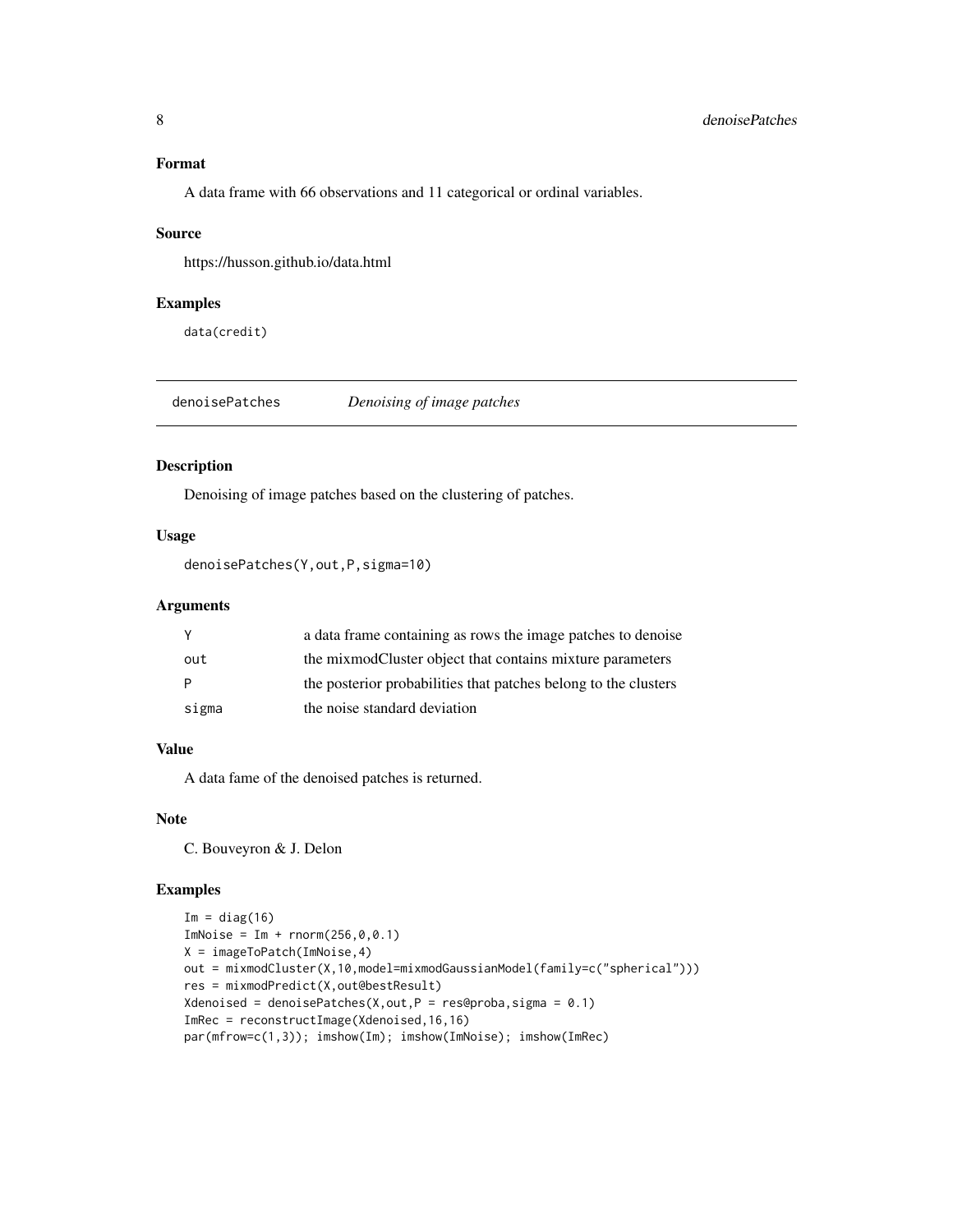<span id="page-8-0"></span>

# Description

Lazega (2001) <doi:10.2307/3556688> collected a network data set detailing interactions between a set of 71 lawyers in a corporate law firm in the USA. The data include measurements of the advice network, friendship network and co-worker network between the lawyers within the firm. Further covariates associated with each lawyer in the firm are also available including age, seniority, college education and office location.

#### Usage

data("Friend")

# Format

A large network object, which can be managed with the network library, with 71 nodes.

#### References

Lazega, E., The Collegial Phenomenon: The Social Mechanisms of Cooperation Among Peers in a Corporate Law Partnership, Oxford University Press, 2001 <doi:10.2307/3556688>.

## Examples

data(Friend)

imageToPatch *Transform an image into a collection of patches*

# Description

Transform an image into a collection of small images (patches) that cover the original image.

# Usage

imageToPatch(Im,f)

#### Arguments

| Im | the image for which one wants to extract local patches. |
|----|---------------------------------------------------------|
|    | the size of the desired patches (fxf).                  |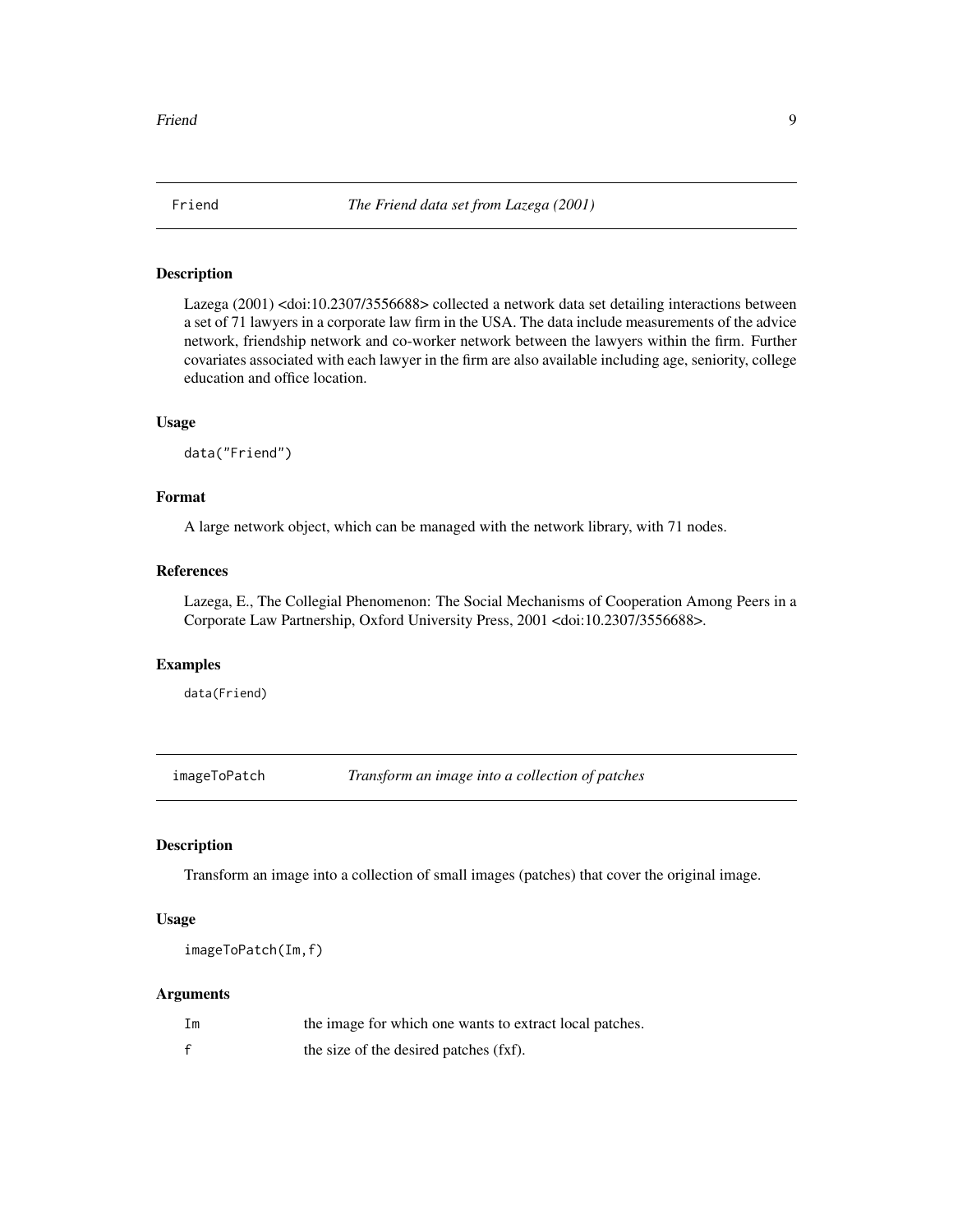<span id="page-9-0"></span>10 imshow imshow  $\sim$ 

# Value

A data frame of all extracted patches is returned.

# Author(s)

C. Bouveyron & J. Delon

# Examples

```
Im = diag(16)ImNoise = Im + rnorm(256, 0, 0.1)X = imageToPatch(ImNoise,4)
out = mixmodCluster(X,10,model=mixmodGaussianModel(family=c("spherical")))
res = mixmodPredict(X,out@bestResult)
Xdenoised = denoisePatches(X,out,P = res@proba,sigma = 0.1)ImRec = reconstructImage(Xdenoised,16,16)
par(mfrow=c(1,3)); imshow(Im); imshow(ImNoise); imshow(ImRec)
```
imshow *Display an image*

# Description

A simple way of displaying an image, using the image function.

#### Usage

```
\text{imshow}(x,\text{col}=palette(\text{gray}(0:255/255)), useRaster = TRUE, ...)
```
#### Arguments

| $\mathsf{x}$ | the image to display as a matrix.                                                                                                                                                                                                                                |
|--------------|------------------------------------------------------------------------------------------------------------------------------------------------------------------------------------------------------------------------------------------------------------------|
| col          | the color palette to use when displaying the image.                                                                                                                                                                                                              |
| useRaster    | logical; if TRUE a bitmap raster is used to plot the image instead of polygons.<br>The grid must be regular in that case, otherwise an error is raised. For the be-<br>haviour when this is not specified, see the 'Details' section of the image func-<br>tion. |
| $\ddotsc$    | additionial arguments to provide to subfunctions.                                                                                                                                                                                                                |

# See Also

[image](#page-0-0)

# Examples

 $Im = diag(16)$ imshow(Im)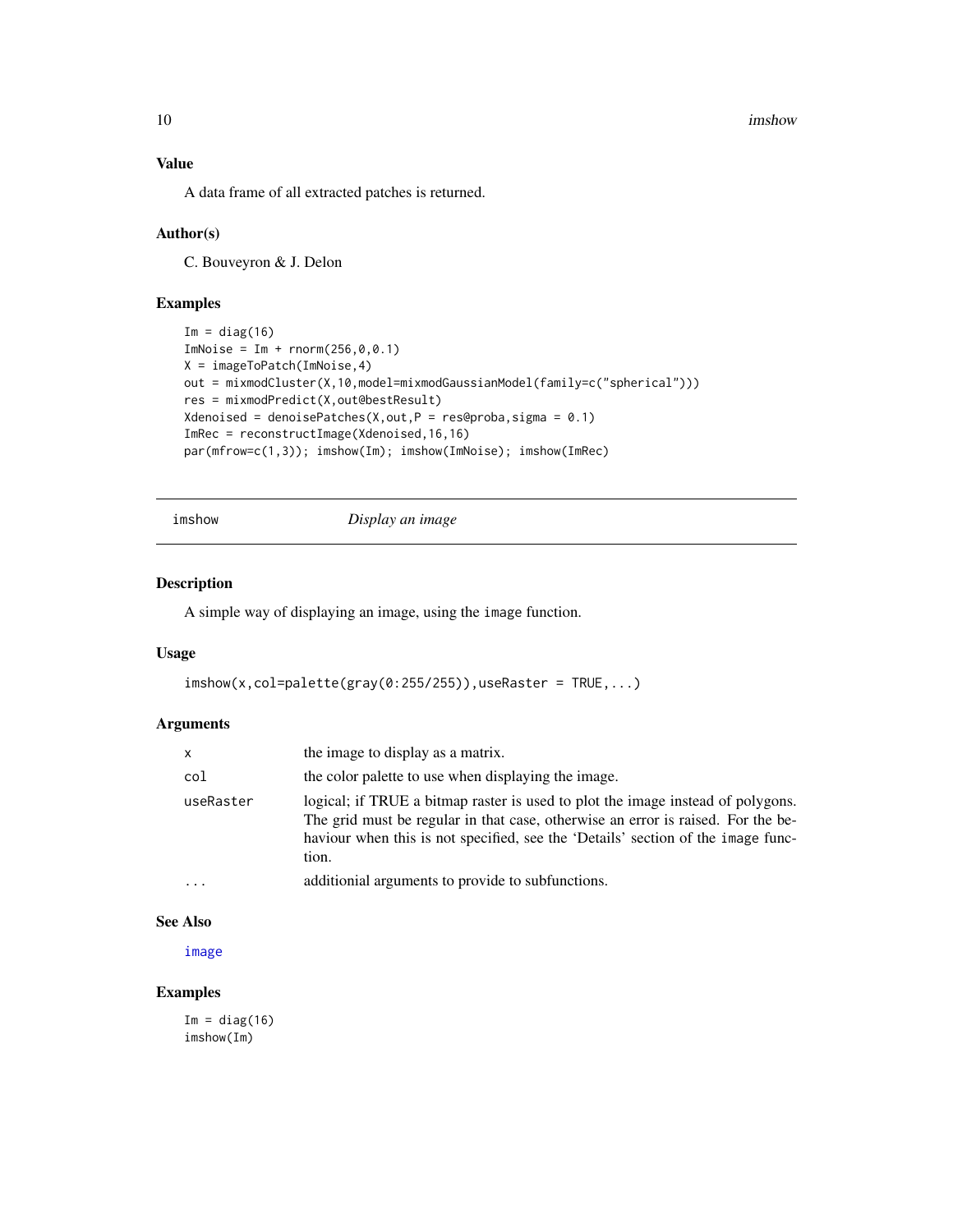#### <span id="page-10-0"></span>Description

The chemometrics near-infrared (NIR) data set has 202 observations and 2801 variables: 2800 near-infrared wavelength measures and 1 class variable. The data were obtained from the analysis of three types of textiles. The data set was first introduce in Devos et al. (2009) <doi:10.1016/j.chemolab.2008.11.005>.

#### Usage

```
data("velibCount")
```
# Format

A data frame with 202 observations and 2801 variables. The first variable indicates the classmemberships of the observations.

#### References

Devos, O., Ruckebusch, C., Durand, A., Duponchel, L., and Huvenne, J.-P., Support vector machines (SVM) in near infrared (NIR) spectroscopy: Focus on parameters optimization and model interpretation, Chemometrics and Intelligent Laboratory Systems, 96, 27–33, 2009 <doi:10.1016/j.chemolab.2008.11.005>.

# Examples

data(NIR) matplot(t(NIR[,-1]),type='l',col=NIR[,1])

PoliticalBlogs *The political blog data set*

# **Description**

The political blog data set shows the linking structure in online blogs which commentate on French political issues; the data were collected by Observatoire Presidentielle in October 2006. The data were first used by Latouche et al. (2011) <doi:10.1214/10-AOAS382>.

# Usage

```
data("PoliticalBlogs")
```
# Format

A large network object, which can be managed with the network library, with 196 nodes.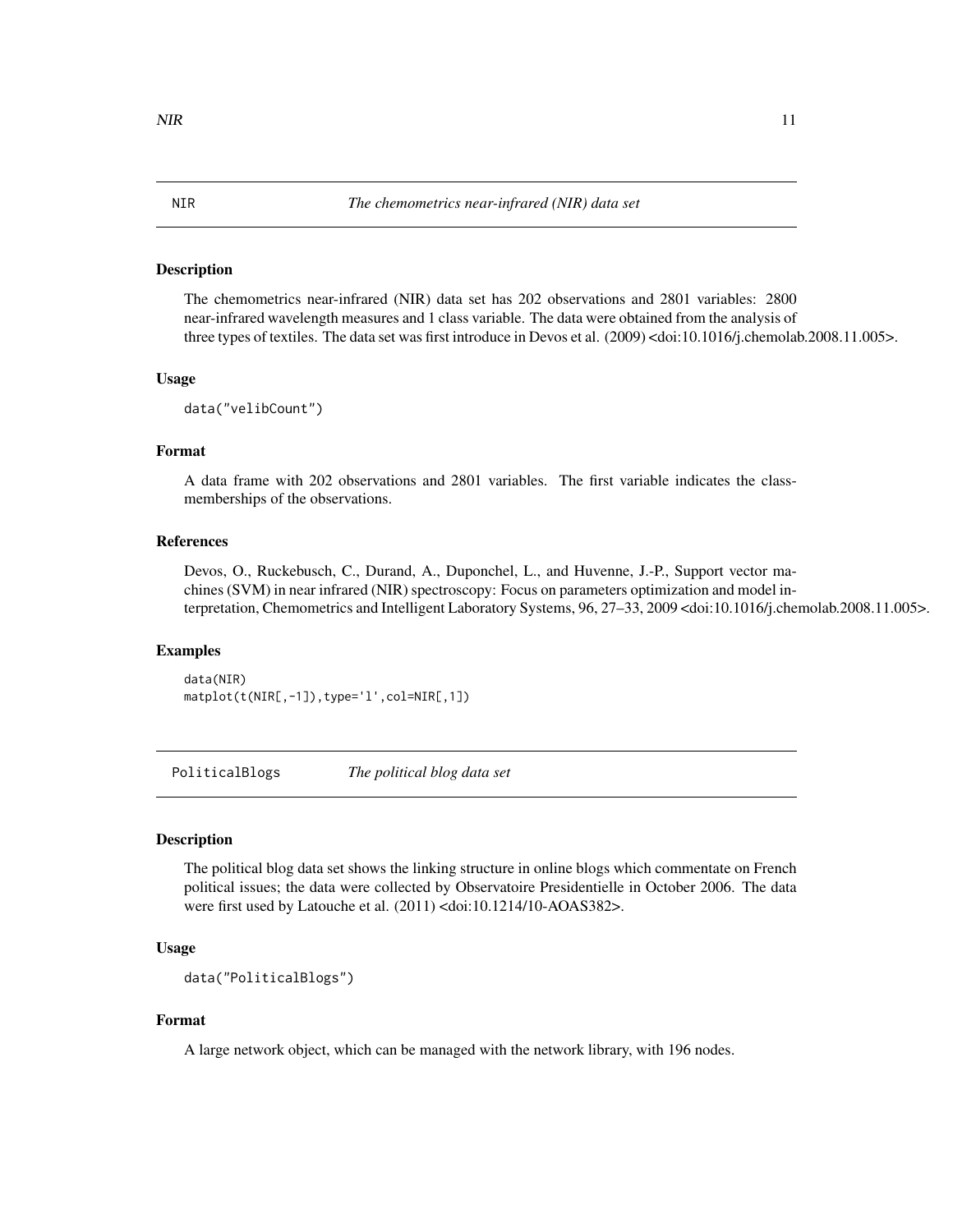# <span id="page-11-0"></span>References

P. Latouche, E. Birmelé, and C. Ambroise. "Overlapping stochastic block models with application to the French political blogosphere". In : Annals of Applied Statistics 5.1, p. 309-336, 2011 <doi:10.1214/10-AOAS382>.

# Examples

```
data(PoliticalBlogs)
```
# Visualization with the network library library(network) plot(PoliticalBlogs)

puffin *The puffin data set*

# Description

The puffin data set contains 69 individuals (birds) described by 5 categorical variables, in addition to class labels.

# Usage

data("puffin")

# Format

A data frame with 69 observations and 6 variables.

class the class of the observations

gender gender of the bird

eyebrow gender of the bird

- collar gender of the bird
- sub.caudal gender of the bird

border gender of the bird

# Source

The data were provided by Bretagnolle, V., Museum d'Histoire Naturelle, Paris.

# Examples

data(puffin)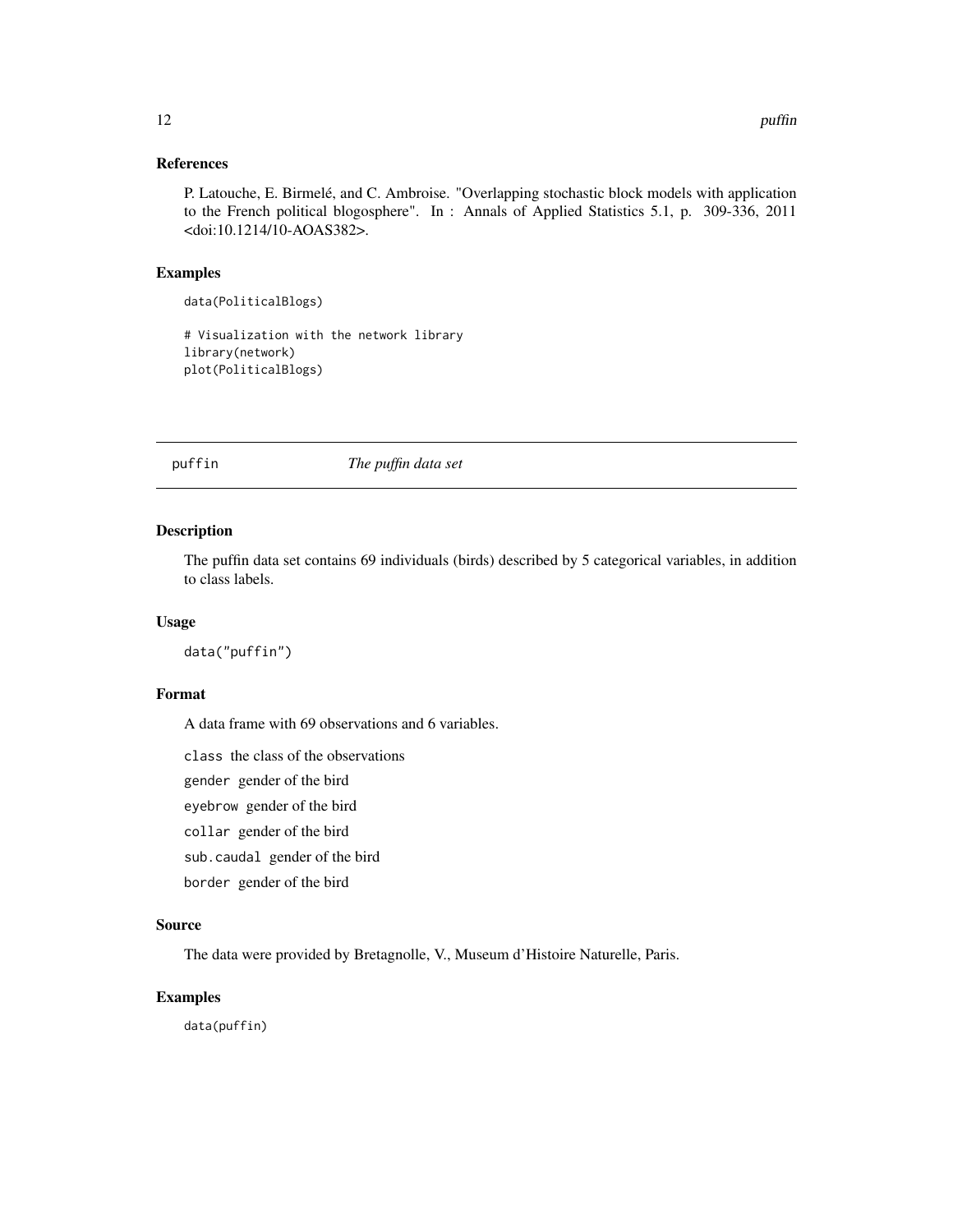<span id="page-12-0"></span>reconstructImage *Reconstructing an image from a patch decomposition*

#### Description

A simple way of reconstructing an image from a patch decomposition.

# Usage

```
reconstructImage(X,nl,nc)
```
# Arguments

|    | the matrix of patches to be used for reconstructing the image. |
|----|----------------------------------------------------------------|
| nl | the number of rows of the image.                               |
| nc | the number of columns of the image.                            |

# Value

an image is returned as a matrix object, that can be display with the [imshow](#page-9-1) function.

#### Author(s)

C. Bouveyron & J. Delon

#### Examples

```
Im = diag(16)ImNoise = Im + rnorm(256, 0, 0.1)X = imageToPatch(ImNoise,4)
out = mixmodCluster(X,10,model=mixmodGaussianModel(family=c("spherical")))
res = mixmodPredict(X,out@bestResult)
Xdenoised = denoisePatches(X,out,P = res@proba,sigma = 0.1)ImRec = reconstructImage(Xdenoised,16,16)
par(mfrow=c(1,3)); imshow(Im); imshow(ImNoise); imshow(ImRec)
```
rqda *Robust (quadratic) discriminant analysis*

# Description

Robust (quadratic) discriminant analysis implements a discriminant analysis method which is robust to label noise. This function implements the method described in Lawrence and Scholkopf (2003, ISBN:1-55860-778-1).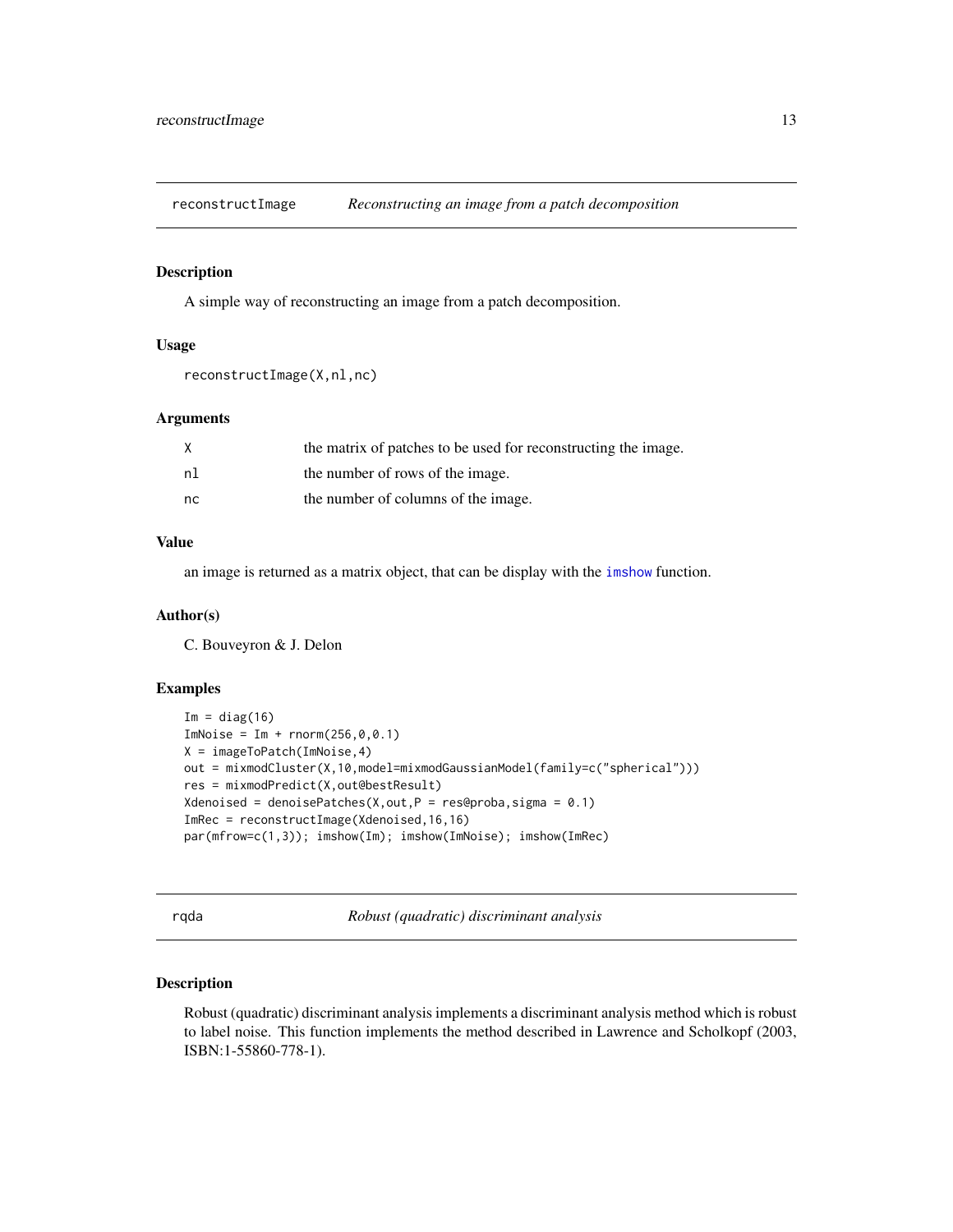# Usage

rqda(X,lbl,Y,maxit=50,disp=FALSE,...)

# Arguments

| x     | a data frame containing the learning observations.        |
|-------|-----------------------------------------------------------|
| 1b1   | the class labels of the learning observations.            |
|       | a data frame containing the new observations to classify. |
| maxit | the maximum number of iterations.                         |
| disp  | logical, if TRUE, several plots are displayed.            |
|       | additional arguments to provide to subfunctions.          |

# Value

A list is returned with the following elements:

| nu    | the estimated class proportions.                                                                          |
|-------|-----------------------------------------------------------------------------------------------------------|
| mu    | the estimated class means.                                                                                |
| S.    | the estimated covariance matrices.                                                                        |
| gamma | the estimated purity level of the labels.                                                                 |
| Тi    | the posterior probabilities of the labels knowing the observed labels for the learn-<br>ing observations. |
| Рi    | the class posterior probabilities of the observations to classify.                                        |
| cls   | the class assignments of the observations to classify.                                                    |
| 11    | the log-likelihood value.                                                                                 |

# Author(s)

C. Bouveyron

#### References

Lawrence, N., and Scholkopf, B., Estimating a kernel Fisher discriminant in the presence of label noise, Pages 306–313 of: Proceedings of the Eighteenth International Conference on Machine Learning. ICML'01. San Francisco, CA, USA, 2001 (ISBN:1-55860-778-1).

# Examples

```
n = 50m1 = c(0, 0); m2 = 1.5 \star c(1, -1)S1 = 0.1 * diag(2); S2 = 0.25 * diag(2)X = rbind(mvrnorm(n,m1,S1),mvrnorm(2*n,m2,S2))
cls = rep(1:2,c(n,2*n))# Label perturbation
ind = rbinom(3*n,1,0.4); lb = cls
```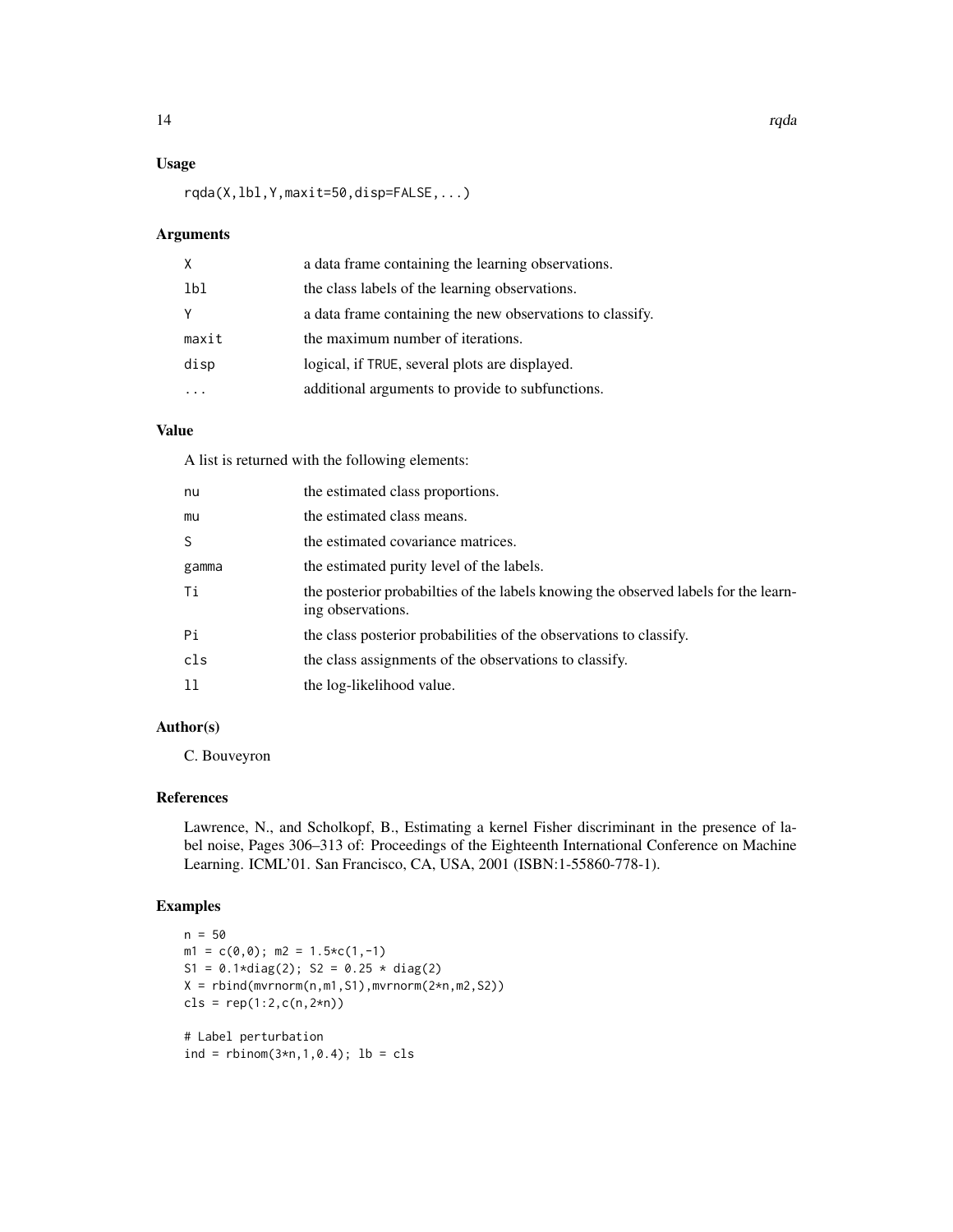# <span id="page-14-0"></span>UScongress 15

```
lb[ind==1 & cls==1] = 2
lb[ind==1 & cls==2] = 1
# Classification with RQDA
res = rqda(X, lb, X)table(cls,res$cls)
```
UScongress *The US congress vote data set*

# Description

The US congress vote data set contains the votes (yes, no, abstained or absent) of 434 members of the 98th US Congress on 16 different key issues. This data set involves three-level categorical data.

# Usage

data("UScongress")

# Format

A data frame with 434 observations on 16 different key issues. The first variables indicates the political party of the congressmen.

## Source

http://archive.ics.uci.edu/ml/datasets/Congressional+Voting+Records

# Examples

data(UScongress)

usps358 *The handwritten digits usps358 data set*

# Description

The handwritten digits usps358 data set is a subset of the famous USPS data from UCI, which contains only the 1 756 images of the digits 3, 5 and 8.

#### Usage

data("usps358")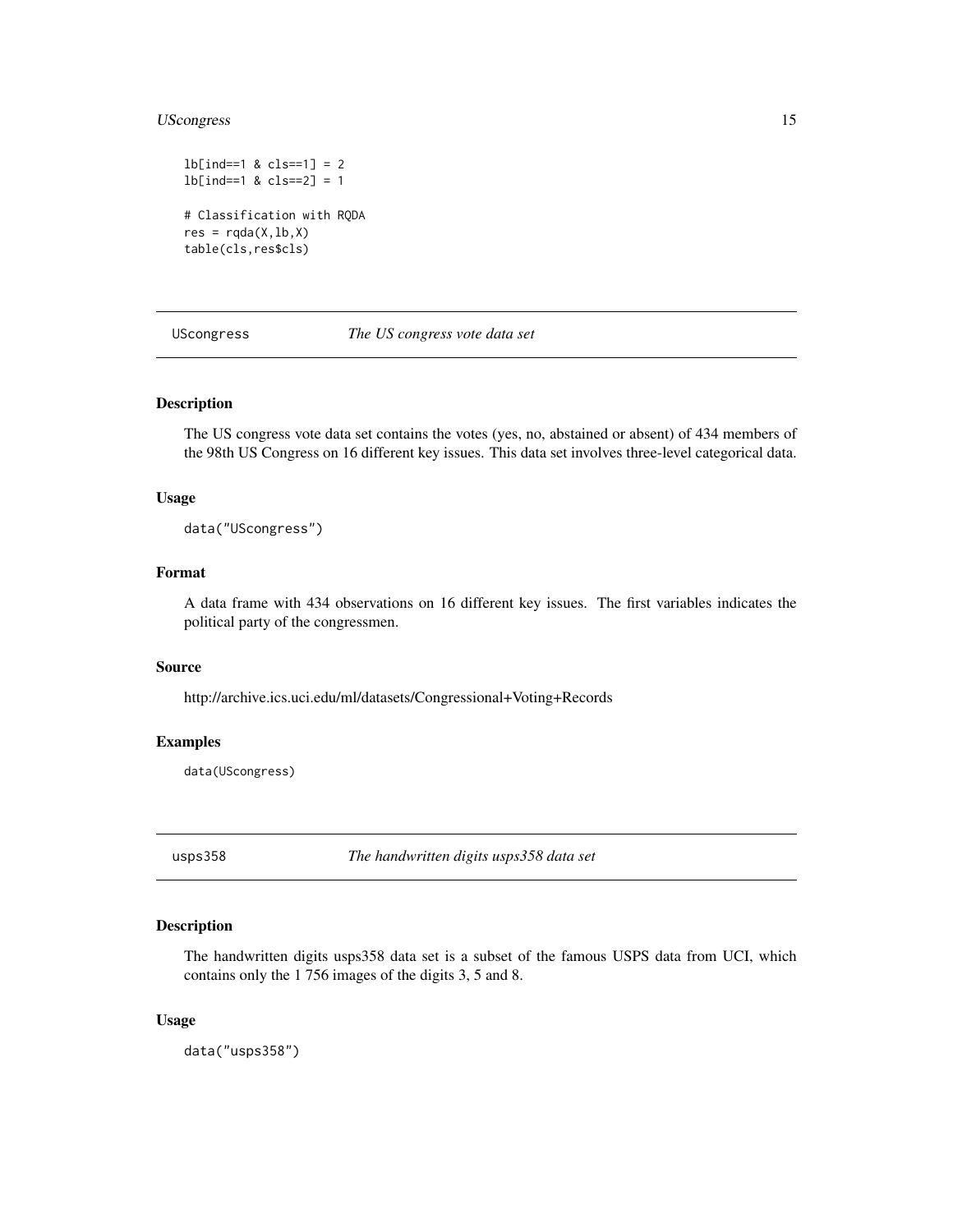# <span id="page-15-0"></span>Format

A data frame with 1756 observations on the following 257 variables: cls is a numeric vector encoding the class of the digits, V1 to V256 are numeric vectors corresponding to the pixels ot the 8x8 images.

#### Source

The data set is a subset of the famous USPS data from UCI (https://archive.ics.uci.edu/ml/index.php). The usps358 data set contains only the 1 756 images of the digits 3, 5 and 8 which are the most difficult digits to discriminate.

# Examples

data(usps358)

varSelEM *A variable selection algorithm for clustering*

# Description

A variable selection algorithm for clustering which implements the method described in Law et al. (2004) <doi:10.1109/TPAMI.2004.71>.

#### Usage

varSelEM(X,G,maxit=100,eps=1e-6)

#### Arguments

| X     | a data frame containing the observations to cluster.                  |
|-------|-----------------------------------------------------------------------|
| G     | the expected number of groups (integer).                              |
| maxit | the maximum number of iterations (integer). The default value is 100. |
| eps   | the convergence threshold. The default value is 1e-6.                 |

# Value

A list is returned with the following elements:

| mu     | the group means for relevant variables.       |
|--------|-----------------------------------------------|
| sigma  | the group variances for relevant variables.   |
| lambda | the group means for irrelevant variables      |
| alpha  | the group variances for irrelevant variables. |
| rho    | the feature saliency.                         |
| P      | the group posterior probabilities.            |
| c1s    | the group memberships.                        |
| 11     | the log-likelihood value.                     |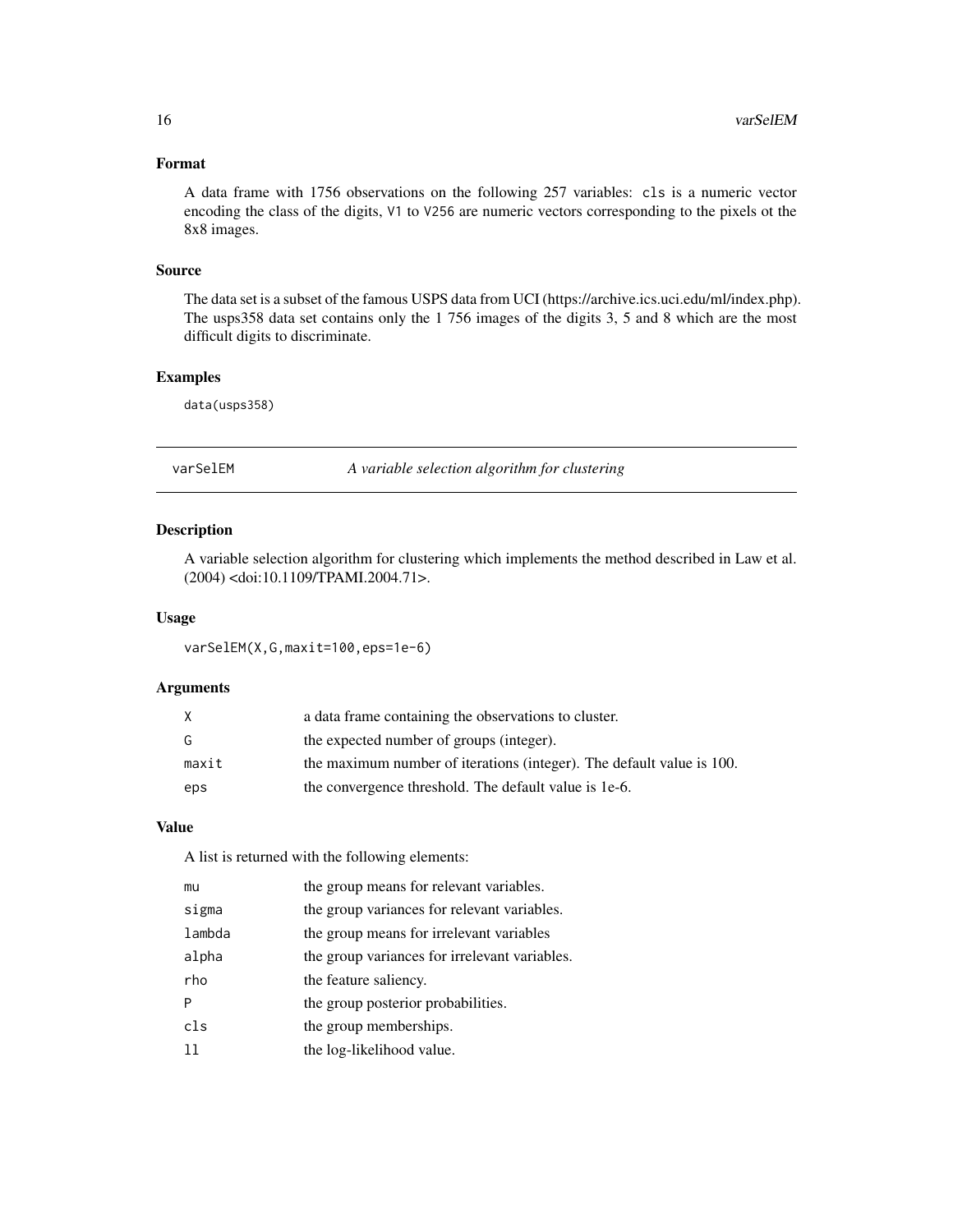#### <span id="page-16-0"></span>velib2D 17

# Author(s)

C. Bouveyron

#### **References**

Law, M. H., Figueiredo, M. A. T., and Jain, A. K., Simultaneous feature selection and clustering using mixture models, IEEE Transactions on Pattern Analysis and Machine Intelligence, vol. 26, pp. 1154–1166, 2004 <doi:10.1109/TPAMI.2004.71>.

#### Examples

```
data(wine27)
X = scale(wine27[, 1:27])cls = wine27$Type
# Clustering and variable selection with VarSelEM
res = varSelEM(X, G=3)# Clustering table
table(cls,res$cls)
```
#### velib2D *The bivariate Vélib data set*

#### Description

The bivariate Vélib data set contains data from the bike sharing system of Paris, called Vélib. The data are loading profiles and percentage of broken docks of the bike stations over one week. The data were collected every hour during the period Sunday 1st Sept. - Sunday 7th Sept., 2014. The data were first used in Bouveyron et al. (2015) <doi:10.1214/15-AOAS861>.

#### Usage

data("velib2D")

# Format

The format is:

- availableBikes: the loading profiles (nb of available bikes / nb of bike docks) of the 1189 stations at 181 time points.

- brokenDockss: the percentage of broken docks of the 1189 stations at 181 time points.
- position: the longitude and latitude of the 1189 bike stations.
- dates: the download dates.
- bonus: indicates if the station is on a hill (bonus = 1).
- names: the names of the stations.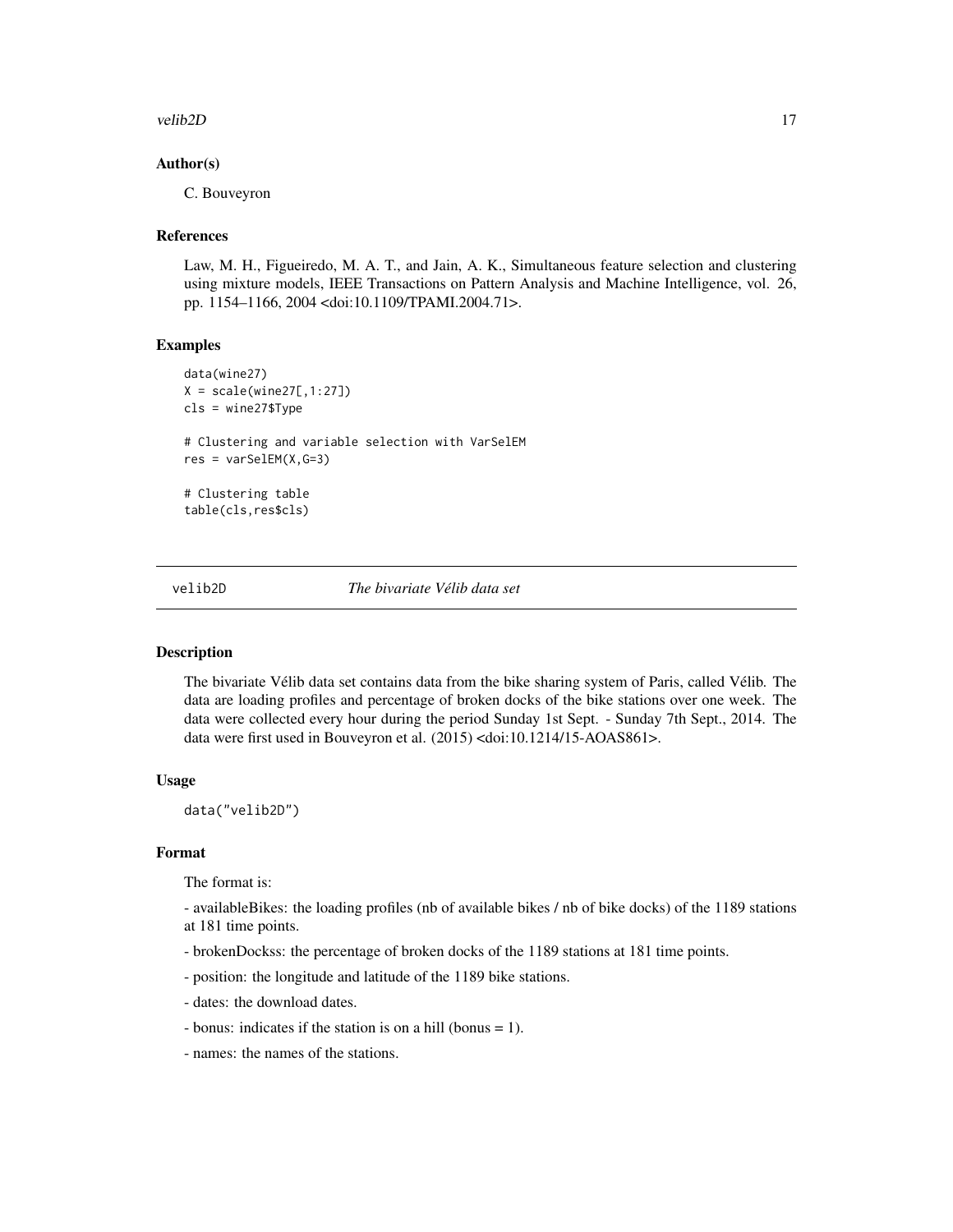#### <span id="page-17-0"></span>Source

The real time data are available at https://developer.jcdecaux.com/ (with an api key).

#### References

The data were first used in C. Bouveyron, E. Côme and J. Jacques, The discriminative functional mixture model for the analysis of bike sharing systems, The Annals of Applied Statistics, vol. 9 (4), pp. 1726-1760, 2015 <doi:10.1214/15-AOAS861>.

#### Examples

data(velib2D)

velibCount *The discrete version (count data) of the Vélib data set*

#### Description

The discrete version (count data) of Vélib data set contains data from the bike sharing system of Paris, called Vélib. The data consist in the number of bikes at stations over one week. The data were collected every hour during the period Sunday 1st Sept. - Sunday 7th Sept., 2014. The data were first used in Bouveyron et al. (2015) <doi:10.1214/15-AOAS861>.

#### Usage

data("velibCount")

#### Format

The format is:

- data: the nb of available bikes of the 1189 stations at 181 time points.
- position: the longitude and latitude of the 1189 bike stations.
- dates: the download dates.
- bonus: indicates if the station is on a hill (bonus = 1).
- names: the names of the stations.

#### Source

The real time data are available at https://developer.jcdecaux.com/ (with an api key).

# References

The data were first used in C. Bouveyron, E. Côme and J. Jacques, The discriminative functional mixture model for the analysis of bike sharing systems, The Annals of Applied Statistics, vol. 9 (4), pp. 1726-1760, 2015 <doi:10.1214/15-AOAS861>.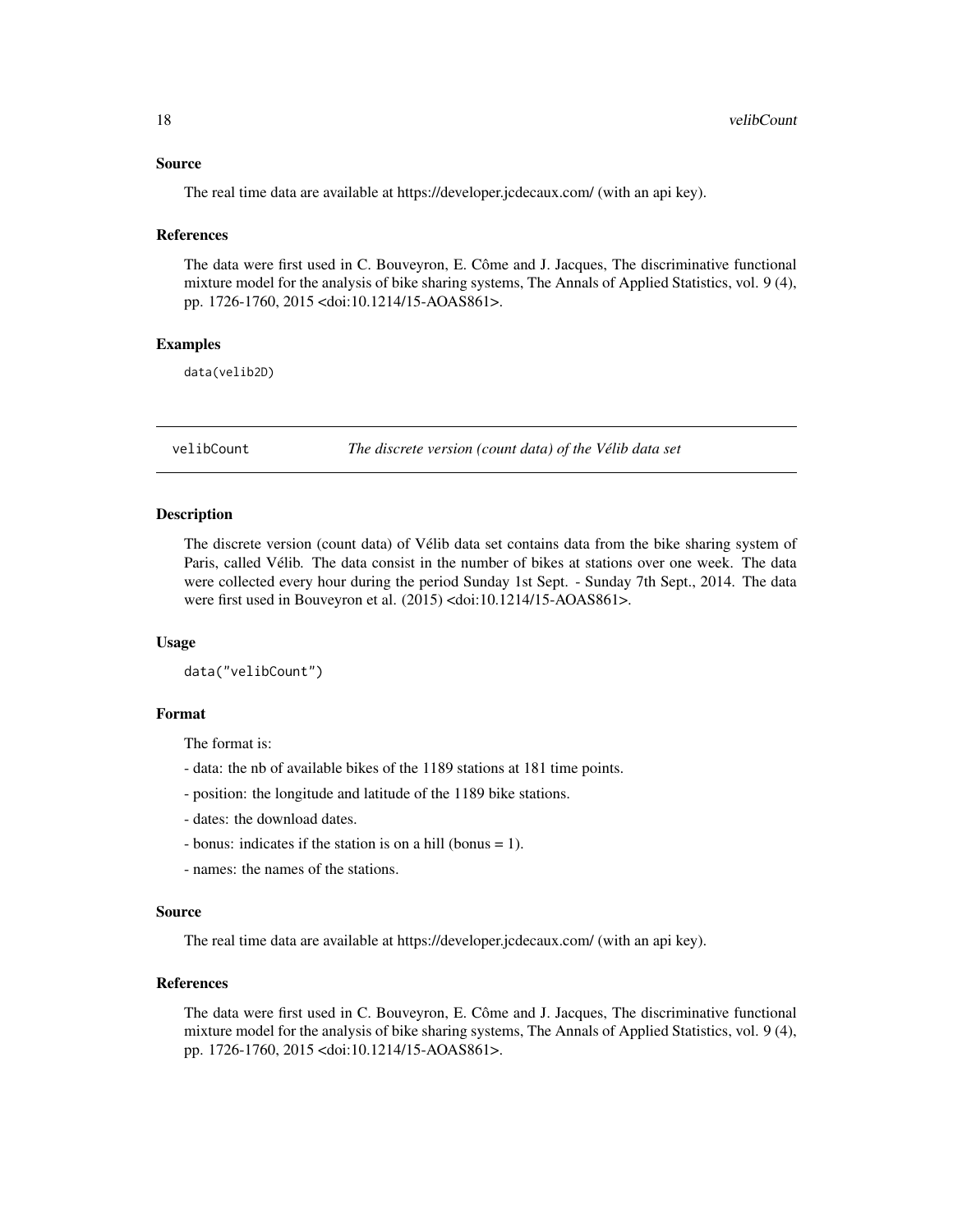#### <span id="page-18-0"></span> $\mu$  wine 27 19

# Examples

data(velib2D)

wine27 *The (27-dimensional) Italian Wine data set*

# Description

The (27-dimensional) Italian Wine data set is the result of a chemical analysis of 178 wines grown in the same region in Italy but derived from three different cultivars. The analysis determined the quantities of 27 constituents found in each of the three types of wines.

#### Usage

data("wine27")

# Format

A data frame with 178 observations on the following 29 variables.

Alcohol a numeric vector

Sugar.free\_extract a numeric vector

Fixed\_acidity a numeric vector

Tartaric\_acid a numeric vector

Malic\_acid a numeric vector

Uronic\_acids a numeric vector

pH a numeric vector

Ash a numeric vector

Alcalinity\_of\_ash a numeric vector

Potassium a numeric vector

Calcium a numeric vector

Magnesium a numeric vector

Phosphate a numeric vector

Chloride a numeric vector

Total\_phenols a numeric vector

Flavanoids a numeric vector

Nonflavanoid\_phenols a numeric vector

Proanthocyanins a numeric vector

Color\_Intensity a numeric vector

Hue a numeric vector

OD280.OD315\_of\_diluted\_wines a numeric vector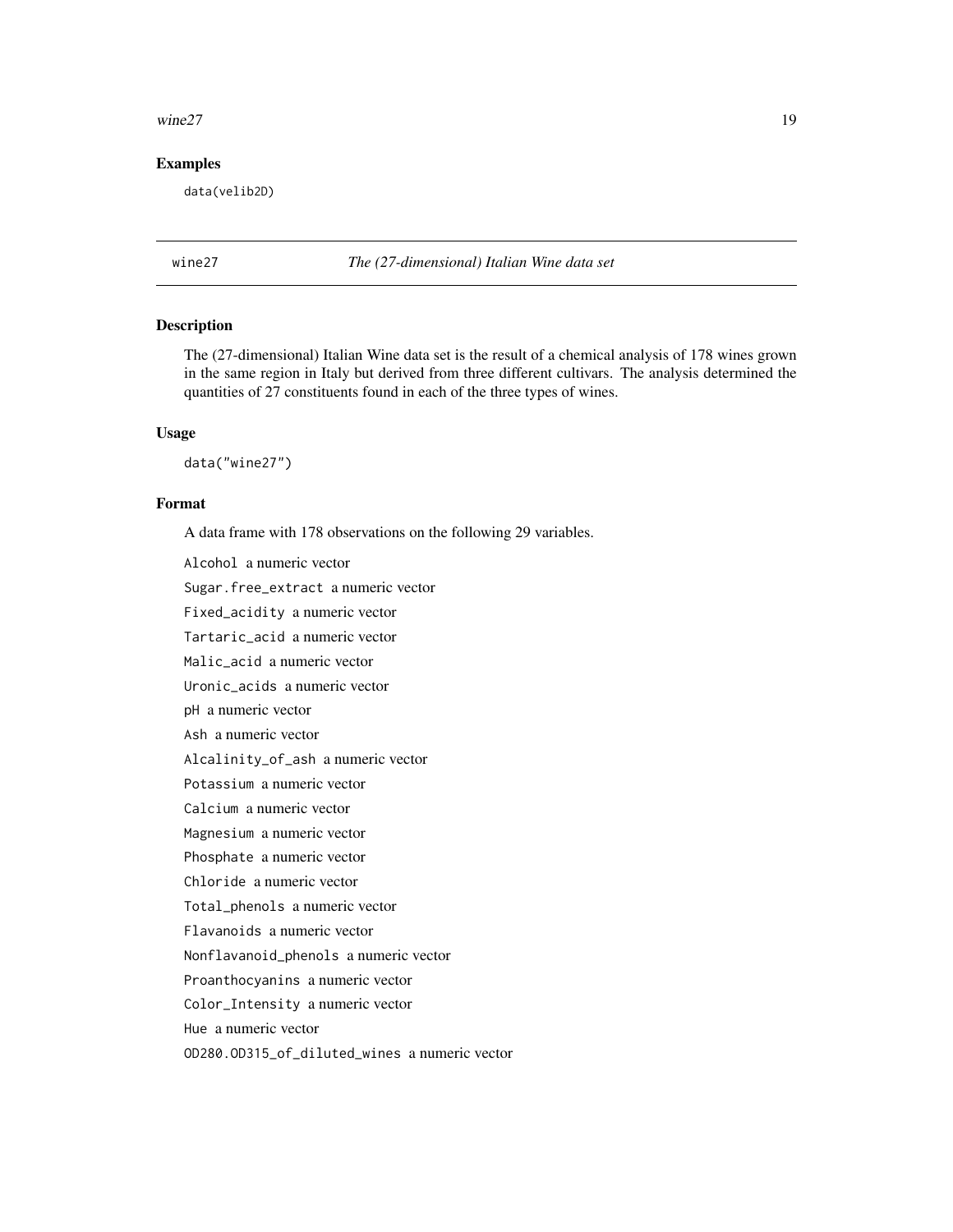#### 20 wine27

OD280.OD315\_of\_flavanoids a numeric vector Glycerol a numeric vector X2.3.butanediol a numeric vector Total\_nitrogen a numeric vector Proline a numeric vector Methanol a numeric vector Type a factor with levels Barbera, Barolo, Grignolino Year a numeric vector

# Details

This data set is an expended version of the popular one from the UCI machine learning repository (http://archive.ics.uci.edu/ml/datasets/Wine).

# Examples

data(wine27)